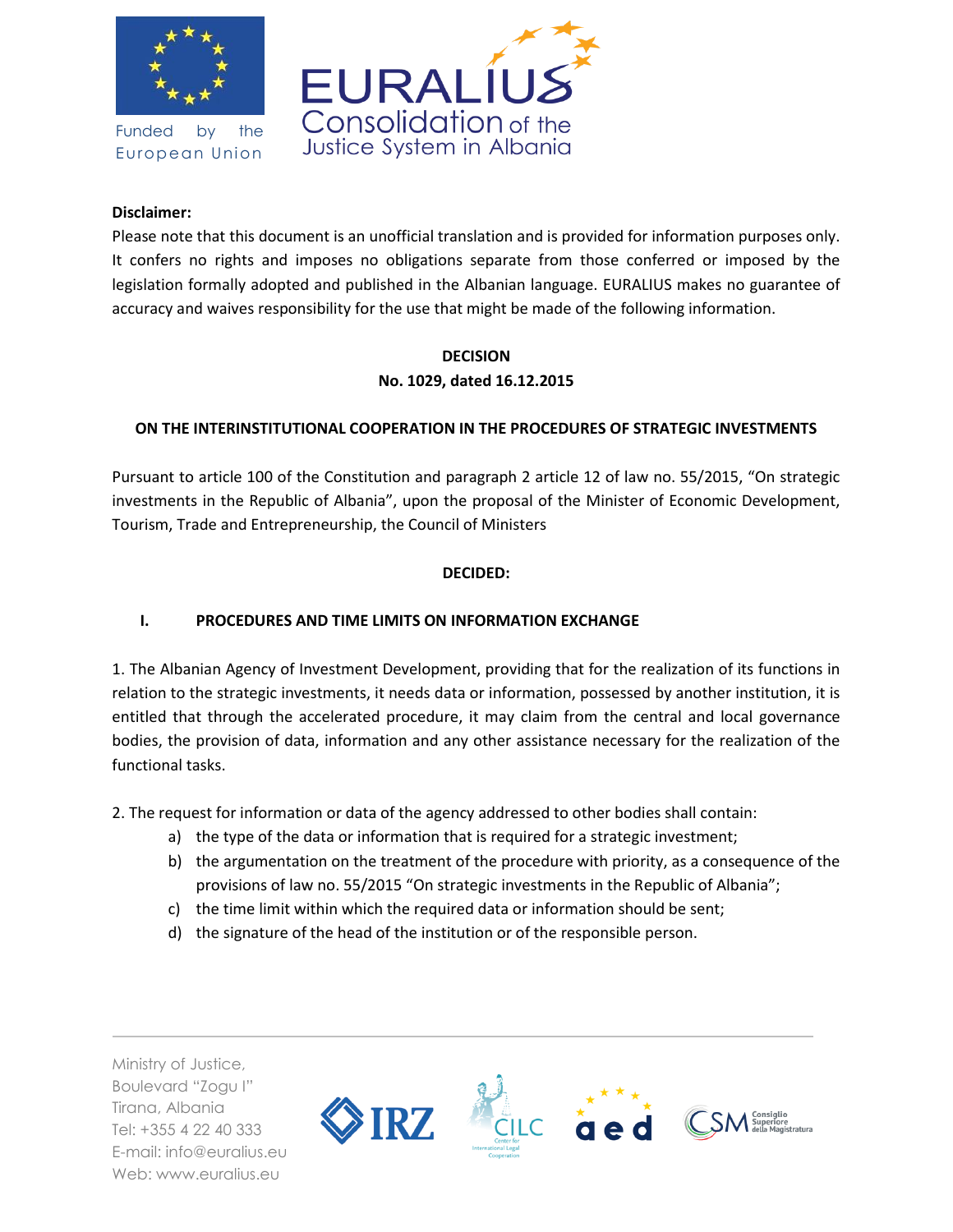

3. The public state bodies, which receive e request for information from the agency, shall reply for the request for cooperation along with the information and the requested data, within a maximum time limit of 7 business days.

4. The time limit for the reply starts from the following day after the day when they are registered in the protocol in the respective institution and finishes on the last day of the stipulated time limit, within the official schedule of that day.

5. The recipient institution, due to causes of importance and by giving a reasoned answer, may postpone its reply, accordingly, up to 3 other business days.

6. When data or information are requested, for which special knowledge and examinations are required, the time limit to reply is not more than 20 business days.

7. In case the reply, the information or the requested data are incomplete, the agency is entitled to require their completion within 3 business days, from the receipt of the request for the completion of information.

# **II. PRECEDURE AND TIME LIMITS FOR THE ADOPTION OF PERMITS, LICENSES AND AUTHORIZATIONS**

1. For the realization of strategic investment projects, which have received the status "Strategic investment/investor, an assisted/special procedure", and which need, according to the Albanian legislation into force, to be equipped with permits, authorizations or similar adoptions, the agency assists the strategic investors during these procedures, by intermediating in the relations with the state competent bodies. The agency, within 5 business days, from the date of the submission of the full file with the entire necessary documentation which is required by the sectorial legislation for the adoption of permits, licenses and authorizations, along with the statements of payments of the respective fees, transmits the file of the strategic investor to the body competent for their issuance.

2. The competent body for the issuance of permits, licenses and authorizations, upon the receipt of the documentation from the agency, within 15 business days, issues these documents according to the legislation into force.

3. Exceptionally and only for reasonable grounds, which are related to the complexity of the permits, licenses and authorizations, the time limit may be postponed only once for a period of time of 15 business days.

4. When the submitted documentation results to be incomplete or unclear, the competent bodies, through the agency, require to the strategic investor, only once, in writing, within 10 business days, from

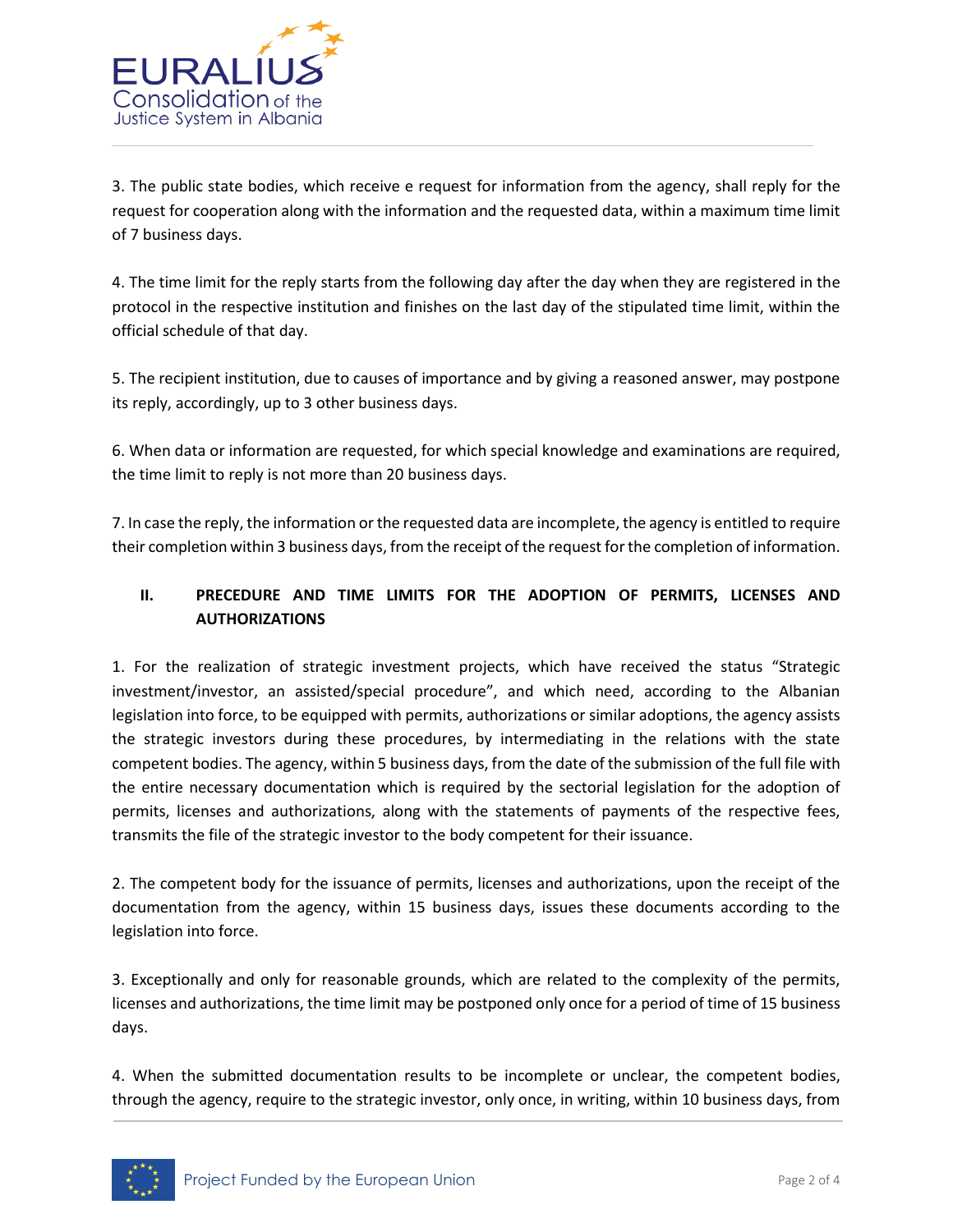

the date when the file is received, to complete the entire documentation and the required data, listing the requirements in a specific way.

### **III. OPERATIONAL GROUPS**

1. The assistance and the support towards the strategic investments and projects shall be carried out by the agency, through the operational groups established at the agency, created specifically for each project of the strategic investments. The object of the operational group is to follow all the procedures and to prepare all the acts and legal documents, for the preparation, implementation, development and the realization of the special strategic investing project.

2. The operational groups shall be established upon the proposal of the agency and upon the initiative of the minister responsible for the economy, upon a joint order of the ministers involved in the strategic investment project. In order to comply with the accelerated time limits of the administrative procedures for strategic investments, the ministers responsible for the strategic project, within 10 days from the receipt of the request of the minister responsible for the economy, assign the persons who will participate in the operational group as well as the persons/structures of contact, who will be responsible for the communications with the agency regarding strategic investments.

3. The joint order for the establishment of the operational working group for the realization of a project or strategic investment, shall determine:

- a) the purpose for the establishment of the group;
- b) its object;
- c) the functioning of the group in the structure of the agency;
- d) the number of the employees who will be involved as well as the allocation of the respective tasks;
- e) rules on the decision-making of the group;
- f) the determination of the infrastructure, if necessary;
- g) the financial means, if necessary;
- h) the time limits, within which the working group shall realize its duties, according to the stipulations of law no. 55/2015 "On strategic investments in the Republic of Albania".

4. The operational working group is led by the executive director of the agency, who represents the group in the relations with the state bodies and the strategic investors.